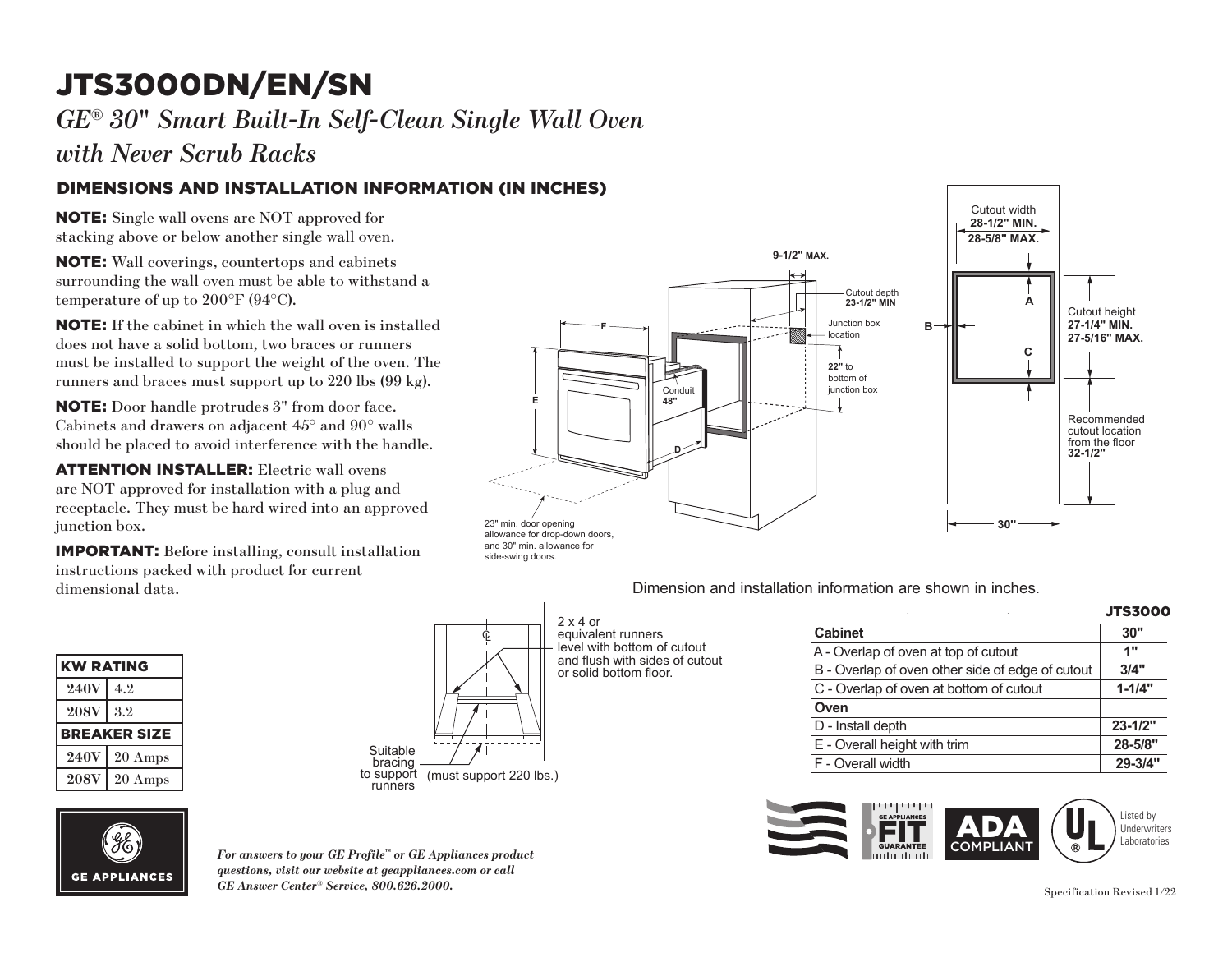# JTS3000DN/EN/SN

*GE® 30*" *Smart Built-In Self-Clean Single Wall Oven*

*with Never Scrub Racks* 

## DIMENSIONS AND INSTALLATION INFORMATION (IN INCHES)

**NOTE:**  $30"$  Single electric wall ovens are approved for installation below a countertop, and below certain gas and electric cooktops. Refer to the Approved Combinations Matrix available at geappliances.com for **25" (63.5 cm)** specific information.

NOTE: 30" Single electric wall ovens are approved for installation above  $27"$  and  $30"$  warming drawers.

**ATTENTION INSTALLER:** Electric wall ovens are NOT approved for installation with a plug and receptacle. **They must be hard wired into an approved junction box.** 

**IMPORTANT:** Before installing, consult installation instructions packed with ALL products for current dimensional and combination data.

### UNDERCOUNTER INSTALLATION



## INSTALLATION BELOW A COOKTOP **IMPORTANT:**



SIDE OVEN

### (TWO OVENS IN SEPARATE CUTOUTS) SIDE-BY-SIDE INSTALLATION



**NOTE:** One cooktop may be centered over either oven in the side-by-side installation.



*For answers to your GE Profile™ or GE Appliances product questions, visit our website at geappliances.com or call GE Answer Center® Service, 800.626.2000.* Specification Revised 1/22 **NOTE:** ONE comment over each installation of  $\alpha$  installation. The side-by-side-by-side-by-side-by-side-by-side-by-side-by-side-by-side-by-side-by-side-by-side-by-side-by-side-by-side-by-side-by-side-by-side-by-side-by-s

Cooktop

 $\equiv$   $\equiv$ 

SIDE OVEN